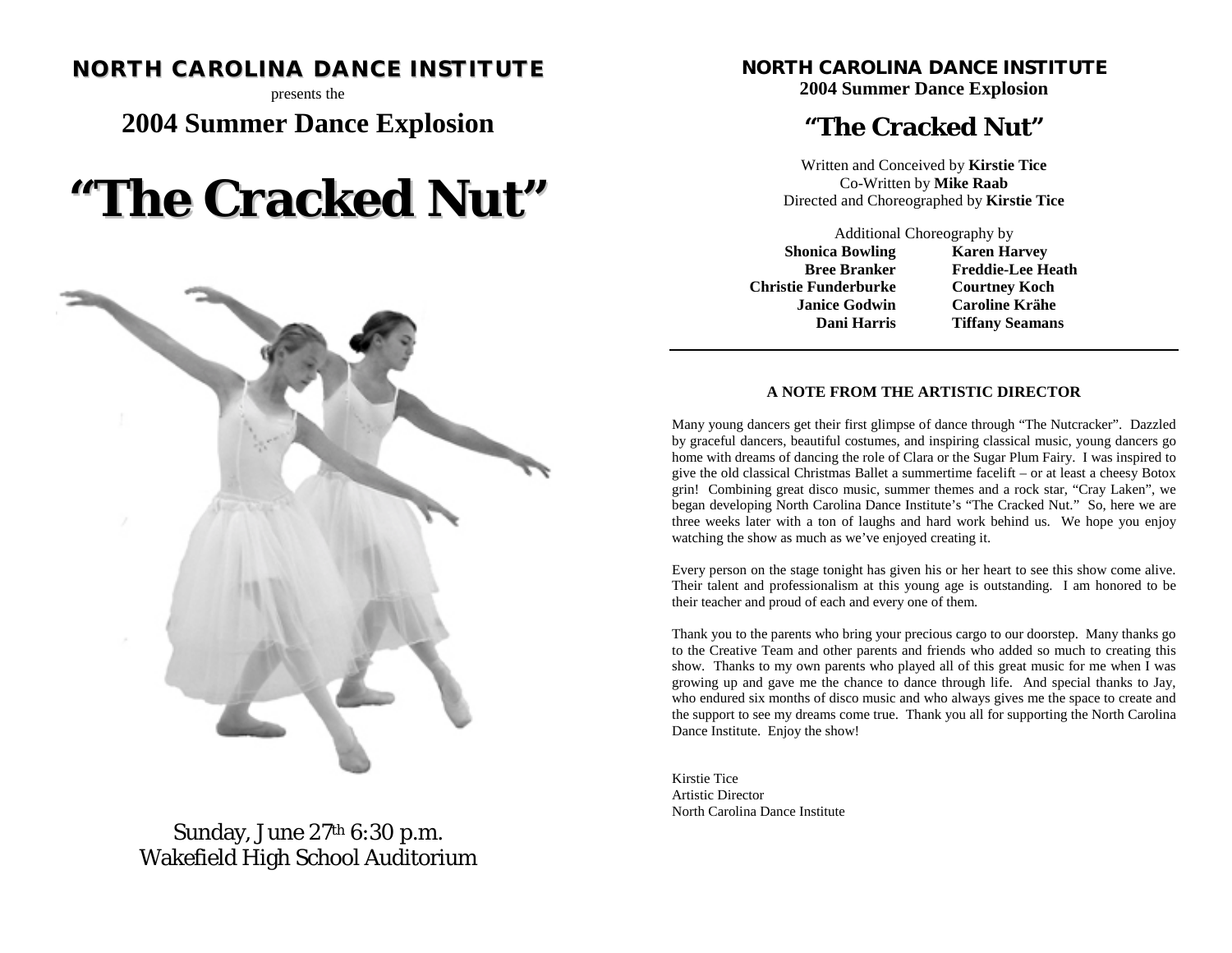#### **ACT ONE**

| Choreography by Caroline Krähe and Kirstie Tice    |
|----------------------------------------------------|
|                                                    |
| Choreography by Freddie-Lee Heath and Kirstie Tice |

A 10-minute intermission

#### **ACT TWO**

| <b>DANCL</b> |  |
|--------------|--|
|              |  |

| and Kirstie Tice                                                                             |
|----------------------------------------------------------------------------------------------|
|                                                                                              |
|                                                                                              |
| and Dani Harris                                                                              |
|                                                                                              |
| Staged by Amber Bowling and Kirstie Tice                                                     |
|                                                                                              |
| and Shonica Bowling                                                                          |
|                                                                                              |
| and Kirstie Tice                                                                             |
|                                                                                              |
| Choreography by Freddie-Lee Heath                                                            |
|                                                                                              |
| NCSA Graduate 2004                                                                           |
|                                                                                              |
| and Kirstie Tice                                                                             |
| "Manhattan Skyline" / Waltz of the Flowers Choreography by Courtney Koch<br>and Kirstie Tice |
|                                                                                              |
|                                                                                              |

Choreography and staging by Kirstie Tice unless otherwise noted.

#### **THE CAST**

|                        |                        | (Courtesy of Carolina Ballet)                                 |
|------------------------|------------------------|---------------------------------------------------------------|
|                        |                        |                                                               |
|                        |                        |                                                               |
|                        |                        | Ryan Godwin, Wilson Hester, Stuart Holden, Cooper Howe,       |
|                        |                        | Matthais Krähe, Keegan Pierce, Blake Pierce, Cade Sill        |
|                        |                        |                                                               |
|                        |                        | Kallie Faulkner, Bennett Flynn, Olivia Kleven, Katharine Kurz |
|                        |                        |                                                               |
|                        |                        |                                                               |
|                        |                        |                                                               |
|                        |                        | <b>Emily Duggins, Kathryn Wright</b>                          |
|                        |                        |                                                               |
|                        |                        |                                                               |
| <b>Hillary Aarons</b>  | Katherine Guy          | Carolyn Payne                                                 |
| Eliza Barnes           | Tori Hall              | Grace Peter                                                   |
| Caroline Brey          | <b>Brie Howard</b>     | Victoria Phillips                                             |
| Nicole Cesari          | Jessica Koons          | Alex Ter Avest                                                |
| Victoria Cyzewski      | Janna Kuklehan         | Melissa Upton                                                 |
| Laura Davies           | Sotonye Manuel         | <b>Emily Wingard</b>                                          |
| Sierra Fox             | Becky McMorrow         | Jordyn Wingard                                                |
| Lara Funke             | <b>Taylor Morris</b>   |                                                               |
|                        |                        |                                                               |
|                        |                        |                                                               |
| Sara Baker             | Carol Fulton           | Maggie Mial                                                   |
| Kathleen Barnes        | Dani Harris            | Mary Mitchell                                                 |
| Olivia Barnes          | Jessica House          | Jessica Mitsch                                                |
| Margaret Barnett       | Ashley Jenkins         | <b>Hillary Murphy</b>                                         |
| Jordan Berton          | Ashley Junkins         | <b>Emily Nicolas</b>                                          |
| Kristen Bolinger       | Amanda Kouri           | Molly Plexico                                                 |
| Amber Bowling          | Natalie Lanctot        | <b>Brooke Reimer</b>                                          |
| Courtney Crumpler      | Olivia Latham          | Megan Shaw                                                    |
| Jenna Davis            | Ashley Lenns           | Shannon Williams                                              |
| Chelsea Dvorak         | <b>Lindsey Matheis</b> | Lauren Wingard                                                |
|                        |                        |                                                               |
| <b>Frances Beverly</b> | Donna Ingram           | Linda McKinney                                                |
| <b>Gerry Bowles</b>    | Wendy Johnson          | Kathleen Meyer                                                |
| Shirley Dimond         | Roberta Linehan        | Ann Pearce                                                    |
| Andrea Gardner         | Lynda McConnell        | Marilyn Plaster                                               |
|                        |                        |                                                               |
|                        |                        |                                                               |
|                        |                        |                                                               |

Steve Howard, Don Jones, Edward Mathies, Larry Mial, Rob Wingard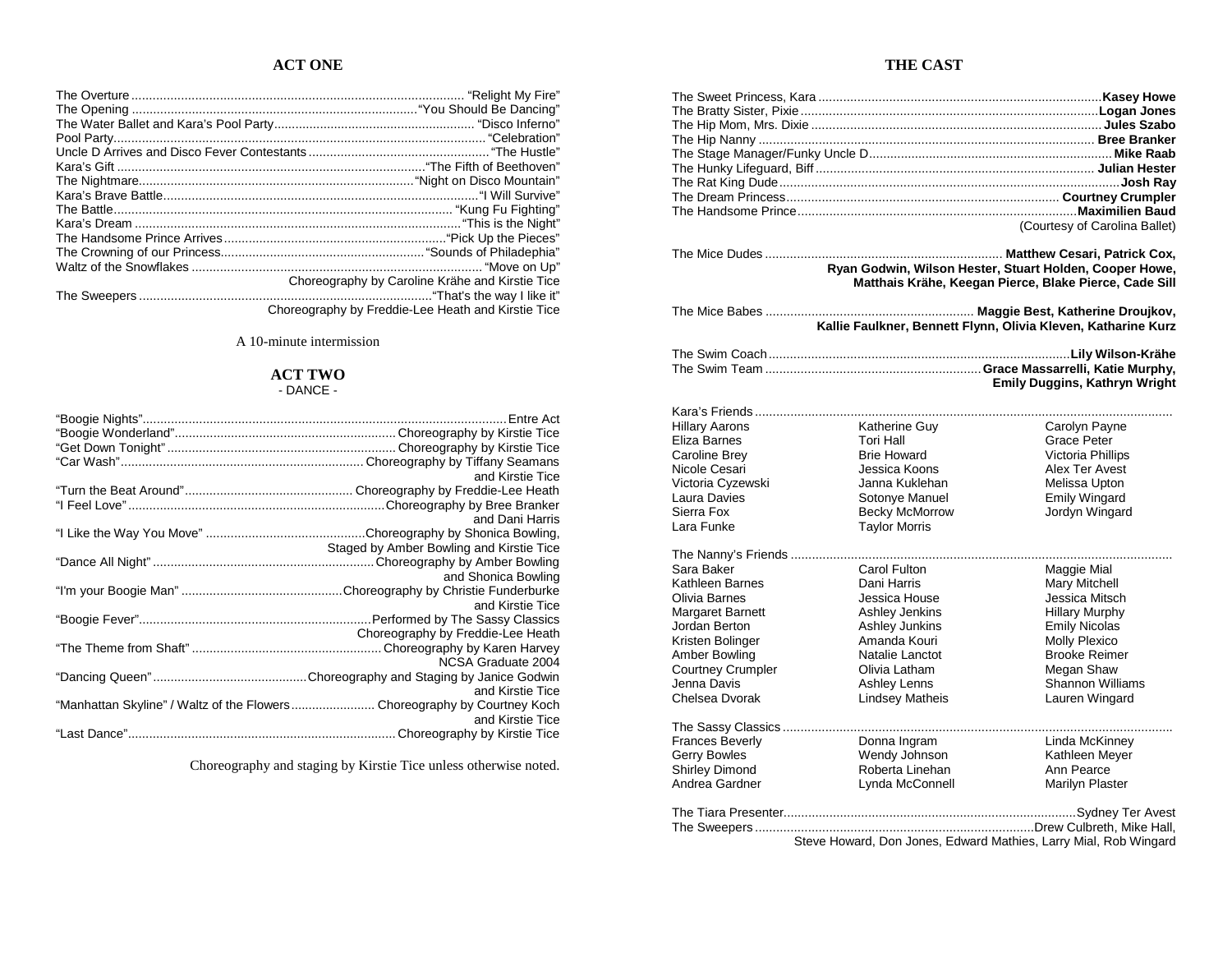#### **BIOGRAPHIES**

**KIRSTIE TICE** (NCDI Co-Founder and Artistic Director) received a Bachelors of Fine



Art from the North Carolina School of the Arts with the Chancellors Award for Excellence. Kirstie was coached by Agnes de Mille as the Lead Cowgirl in "Rodeo" and played the role of Ado Annie in "Oklahoma". Kirstie performed in Milton Myers "Full Moon Rising" at Jacobs Pillow. She performed and toured nationally and internationally with Musical Theatre productions, most notably as the White Cat, Victoria, in CATS.

Kirstie has been in several national television commercials and was recently seen as the dancing red dress in the Subway national television commercial. She performed in West Side Story in the National Tour (US), Paris, Rome, Amsterdam, Munich, and Glasgow, Scotland. She has served as the Assistant Director for the original Jerome Robbins choreography for "West Side Story". Kirstie developed the pilot-dance program, Project Hope, for Hope Elementary in Halifax Court, Raleigh, N.C. where she teaches dance to the 3rd, 4th, and 5th graders. She choreographed GODSPELL for the North Carolina Theater's, Kids on Broadway. Kirstie trained with the National Dance Institute's, Teacher Training Program in NYC and had the honor of assisting Jacques d'Ambroise for the Carolina Arts Festival "Broadway Rocks". Kirstie is on the Board of Directors of the Carolina Arts Festival and is proud that this organization is bringing professional theatrical performance opportunities to so many local children. Kirstie was the choreographer for the 2002 and 2003 Miss Raleigh Pageant. She has choreographed for Martin Middle School Dance Ensemble, Broughton Show Choir, Magellan Charter School and Daniels Middle School Show Choir, plus Master Classes for Peace College, Ligon, Exploris and Raleigh Charter. In 2003, Kirstie was awarded "Community Dance Educator of the Year" by the Dance Association for North Carolina Educators (DANCE).

**KASEY HOWE** (Kara) is 11 years old and will be attending Daniels Middle School. She has a twin brother, Cooper (A Mice Dude), an older brother, Matt, and a big sister, Ashley, who is a great dancer. Kasey is very passionate about dance and her spirit shines when she is dancing. She studies all styles of dance at NCDI and also serves as a teacher's assistant (11 yrs old!). Kasey performed in the first NCDI Summer Dance Explosion and the NBC-17 Health and Fitness Expo. Kirstie has brought out the fire in her and Kasey adores her. She dedicates this performance to all little girls who have ever dreamed of being Clara in "The Nutcracker".

**LOGAN JONES** (The Bratty Sister, Pixie) is a 3rd grader at Jeffery's Grove Elementary. She has been dancing at NCDI since it first opened in 2001. She performed in the first NCDI Summer Dance Explosion, The Carolina Arts Festival "Broadway Rocks" at Regency Park and the NBC-17 Health and Fitness Expo. She has held many national pageant titles and has been featured in "Pageantry Magazine". Logan enjoys dancing at NCDI three days a week, swimming, playing 2nd base for a boys baseball team, the Cubs, and going to the mall (yikes!). She hopes to one day be a dance teacher or Miss America. Even though Logan was cast as the bratty sister, she is a very sweet and dedicated student.

**JULES SZABO** (The Hip Mom, Mrs. Dixie) loves to dance. She attended the North Carolina School of the Arts for high school. She left the dance world and pursued a career in the pharmaceutical industry, attended graduate school and started a family.

After a 15-year absence, she returned to dance two years ago. She enjoys spending time with her three beautiful children, an 11-year-old boy and 9-year-old identical twin girls, working with dear friends and colleagues to study a drug likely to delay the onset of diabetic kidney disease, and dancing more nights a week than she should really admit. Jules has taught a number of hip-hop master classes and performed in quite a few dances. The Hip Mom is her first principal role in a theatrical production.

**BREE BRANKER** (The Hip Nanny) has danced all her life. Her theatrical credits include NCT's "Pippin" and "My Fair Lady", Theatre in the Park's "A Christmas Carol", and Raleigh Little Theatre's "Joseph and the Technicolor Dreamcoat" She will be attending the prestigious Broadway Theatre Project in Florida this summer under the direction of Ann Reinking. She received a special invitation to attend the Radio City Music Hall Rockettes Workshop and will be attending North Carolina School of the Arts for her senior year of high school. Bree performed in the first NCDI Summer Dance Explosion, the Miss Raleigh Pageants, Carolina Arts Festival "Broadway Rocks" and the NC Educators Ball with Terrance Mann. Bree serves as a Teacher's Assistant for Kirstie in advanced level classes at NCDI. She has dreams of one day dancing on Broadway. Bree has a bad habit of shopping and eating Bojangles with Courtney. Kirstie will miss her and hopes all of her dreams come true.

**MIKE RAAB** (The Stage Manager/Funky Uncle D) is a full-time stay at home dad for Caitlin and Fiona, and a part-time Actor (SAG eligible). He is a director, playwright, sculptor, puppeteer, musician, dancer, and purveyor of enlightened thinking. His favorite recurring role is The Ghost of Christmas Future in Theatre in the Park's "A Christmas Carol". He would like to extend a hearty thanks to his patron/spouse Tara, for all her support and encouragement (especially in those things that detract him from cleaning the house!).

**MAXIMILIEN A. BAUD** (The Handsome Prince) is a third-year company member of The Carolina Ballet. Max grew up in New York City and studied for 10 years with the School of American Ballet. He later trained with the San Francisco Ballet School, before coming to Raleigh. This is his first performance with the North Carolina Dance Institute and his first time dancing as the Prince in Nutcracker. Maximilien will be joining the faculty of the North Carolina Dance Institute in the fall, teaching Advanced Ballet on Saturday mornings.

**FREDDIE-LEE HEATH** (Disco Fever Dance Contestant) is living a High School dream by performing the role of a Solid Gold Dancer/Disco Fever Dance Contestant. Freddie-Lee Heath graduated with a B.F.A. in Dance Performance and a B.S. in Dance Education from East Carolina University. He is a dance instructor at Ligon Gifted and Talented Magnet Middle School where he was awarded Teacher of the Year 2001. Freddie-Lee is the Director of the Ligon Middle School Tapestry Ensemble and has taken them to perform at Radio City with the world famous Rockettes. Freddie-Lee has danced professionally with the National Ballet of Canada and the Washington Ballet. He has performed in numerous Musical Theatre productions throughout the U.S. and locally with the North Carolina Theatre. Mr. Heath is an accomplished choreographer and has choreographed Raleigh Little Theatre's productions of "Once Upon A Mattress", "Joseph and The Amazing Technicolor Dreamcoat", "Dames at Sea" and many more. Freddie-Lee Heath choreographs for the Sassy Classics and Star Strutters, two performance dance troupes exclusively for ladies 55 and over. Freddie-Lee is the light and joy of NCDI and we are so thankful for his spirit.